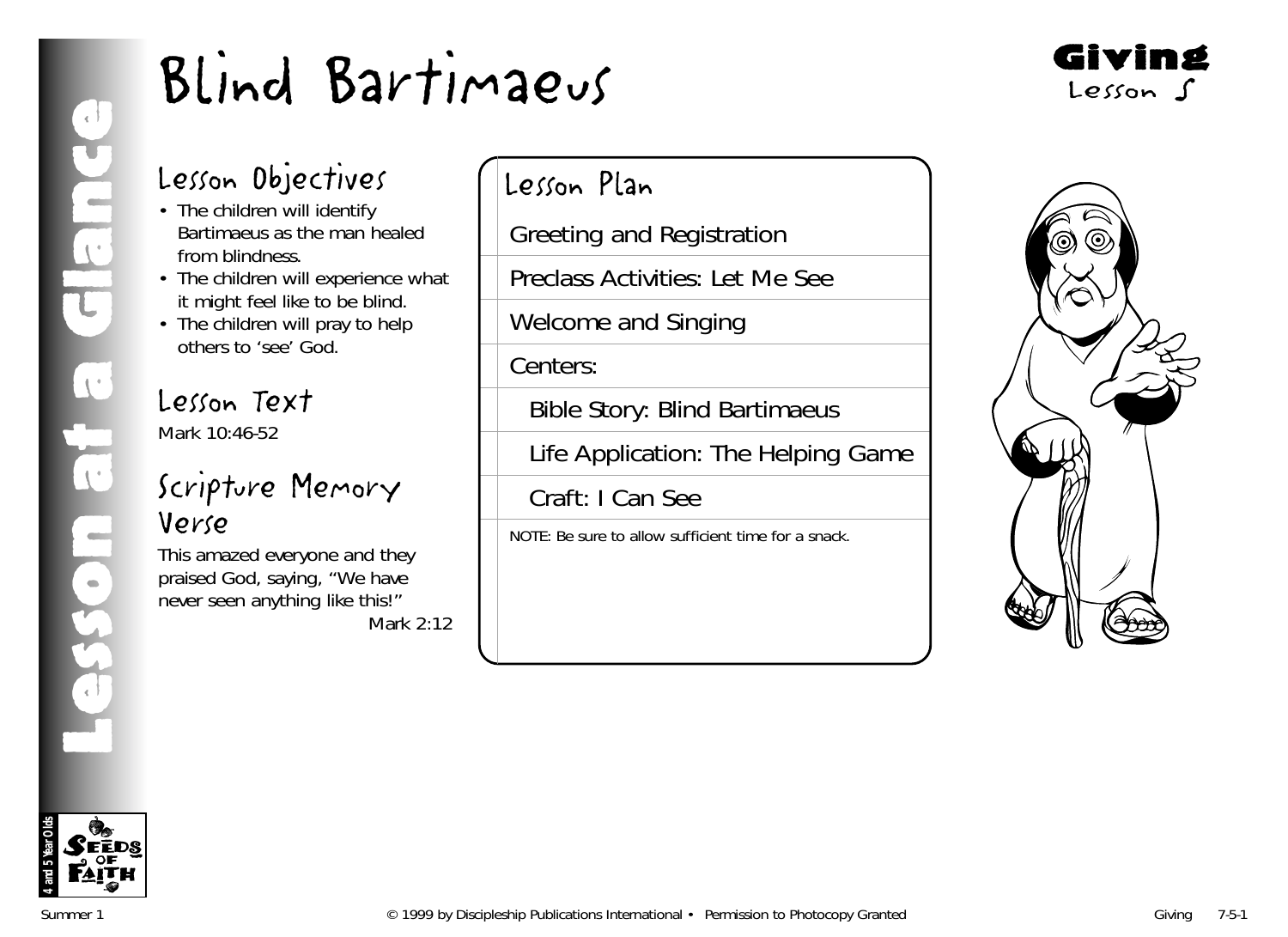

## Let Me See

The children will experience what it might be like to be blind.

## **Materials**

*For the teacher:*

- Listening items (paper to tear, keys, a bell, a rattle, a musical instrument)
- Feeling items (cotton balls, marbles, nuts, popcorn, ball of yarn, etc.)
- 5 paper lunch bags
- 1 towel

## Preparation

- 1. Place each feeling item into a separate paper bag.
- 2. Hide the listening items under the towel.

## Instructions

- 1. To play the feeling game:
	- A. Have the children sit in a circle.
	- B. Pass one bag around the circle letting each child reach into the bag, feel the object inside and guess what it is without looking at it.
	- C. Do this with each of the bags.
- 2. To play the listening game:
	- A. Have all of the children turn around so that they are facing away from you and have them close their eyes.
	- B. Take an object out from under the towel and make a noise with it.
	- C. Place the object back under the towel.
	- D. Have the children guess what made the noise.
- 3. Ask the children: *How did we know what was in each bag*? (By feeling them, by touching them.) *That's right. We can touch and feel things to help us know what things are. How did we know what was making the different noises?* (by listening and hearing). *That's right. If we're not able to see, what parts of our body can we use to help us? Our hands and our ears can help us.*

## Conclusion

Tell the children: *Today we are going to learn about a man named Bartimaeus. He was blind. Does anybody know what that means? Right, that means he could not see. He used his ears and hands to 'see.' He used his ears to learn about Jesus. He couldn't see Jesus, but he could learn from him by listening.*

Giving Lesson 5

## Teacher Tips

With a younger group show them the listening objects before you hide them under the towel, so it is not too difficult for them to guess.

# **4 and 5 Year Olds**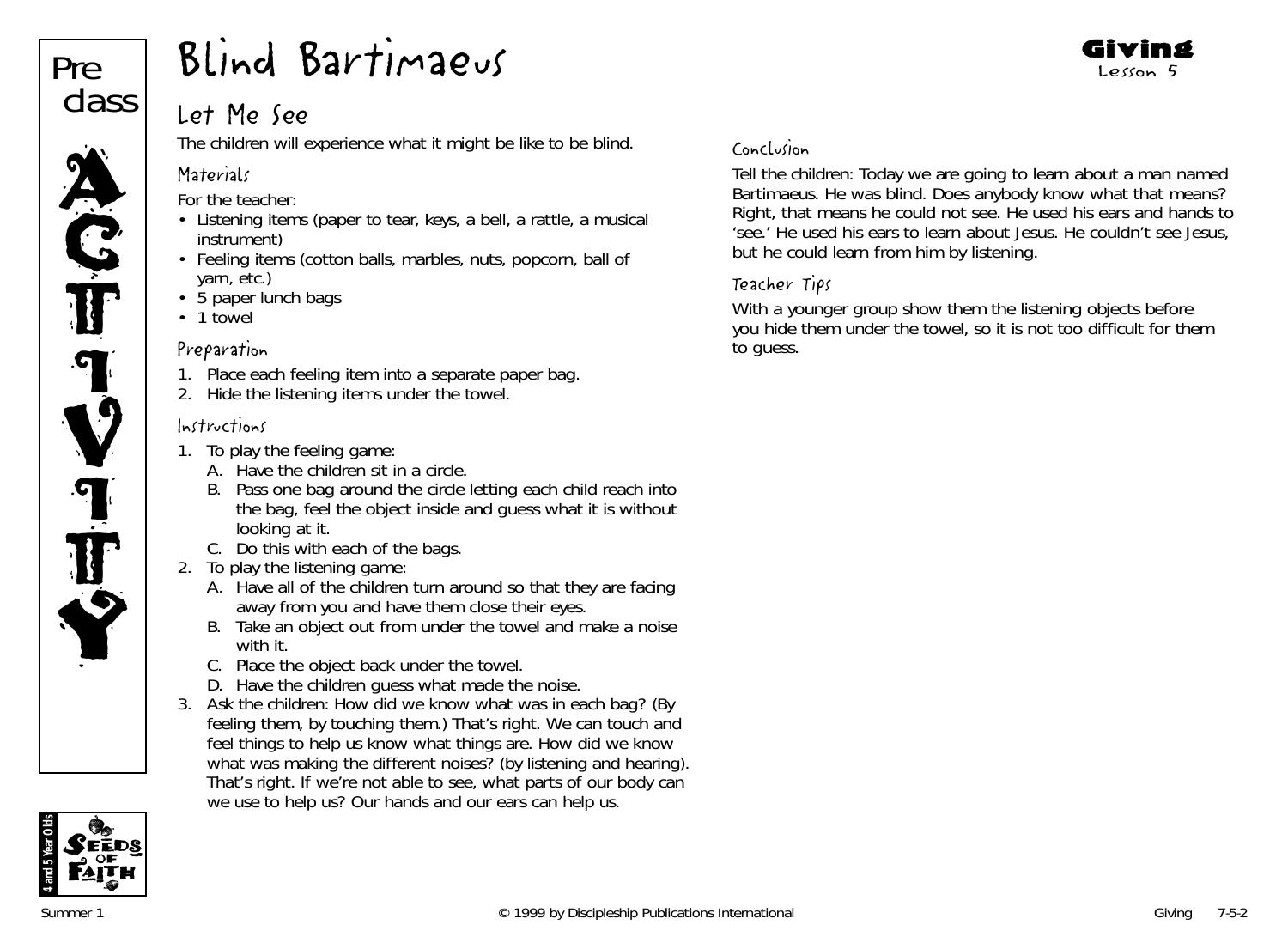## Blind Bartimaeus

The children will act out the story of Bartimaeus receiving his sight.

Lesson Text

Mark 10:46-52

#### **Materials**

*For the teacher:*

- blindfold
- bathrobe
- 5 bed sheets
- Bible

#### Preparation

Practice telling the story.

#### Instructions

Choose up to six children to help you tell the story. Give one child the role of Bartimaeus, another child that of Jesus, and have the remaining children be the crowd of people.

Have Bartimaeus put on the blindfold and the bathrobe. Have Jesus and the crowd drape the sheets around their neck.

Have Bartimaeus sit on the floor.

Explain to the children that they will have lines to say so they need to listen closely.

Say to the group: *Bartimaeus was different from most of the other people, he was blind. What does that mean, to be blind? Right! He could not see anything at all. Close your eyes for a minute and tell me what you see. Nothing, right, that's what it is like to be blind. Everything was completely dark to Bartimaeus! But he could hear and he heard people talking about Jesus. He listened and he heard people say that Jesus could heal people. What does it mean to heal? Yes, to make someone get better! Bartimaeus wanted Jesus to make him better. He wanted to be able to see!*

*One day Jesus was passing by with a crowd of people.* (Mark 10:46) Have Jesus and the crowd walk by Bartimaeus.

*Bartimaeus heard them and called out to Jesus.* (Mark 10:47) Have Bartimaeus repeat after you, one sentence at a time, in a loud voice. *Please help me. I am blind. I can't see.*

Giving Lesson 5

*The crowd made fun of Bartimaeus. They told him to be quiet.* Have the crowd say shhh! to Bartimaeus.

*But Jesus heard Bartimaeus calling for help and he said to his disciples with him: "Call him."* Have the child playing Jesus repeat after you.

*So they called to the blind man, "Cheer up! On your feet! He's calling you."* (Mark 10:49) Have the children repeat this. *Bartimaeus was so excited he threw his cloak aside, jumped to his feet and came to Jesus. Have the child playing Bartimaeus act this out.*

J*esus asked Bartimaeus: "What do you want me to do for you?"* (Mark 10:51) Have Jesus repeat after you.

*Bartimaeus answered: "Jesus, I want to be able to see*." Have Bartimaeus repeat after you.

*Jesus could tell that Bartimaeus really believed that he could help him to see. "Go" said Jesus, "your faith has healed you."*  (Mark 10:52) Have Jesus repeat after you.

*Immediately he received his sight and he followed Jesus along the road.* (Mark 10:52) *Bartimaeus was able to see! He was so happy. The crowd was amazed and happy too.*

#### Conclusion

Ask the children the following questions:

- What was wrong with Bartimaeus? (he was blind)
- How did he learn about Jesus if he couldn't see him? (by listening)
- Did he believe that Jesus could help him to see? (yes)
- How did Jesus know that Bartimaeus needed help? (Bartimaeus asked for help)

## Teacher Tips

When it is time for a child to say a line, stand beside them, bend down to their level and softly say, "repeat after me."

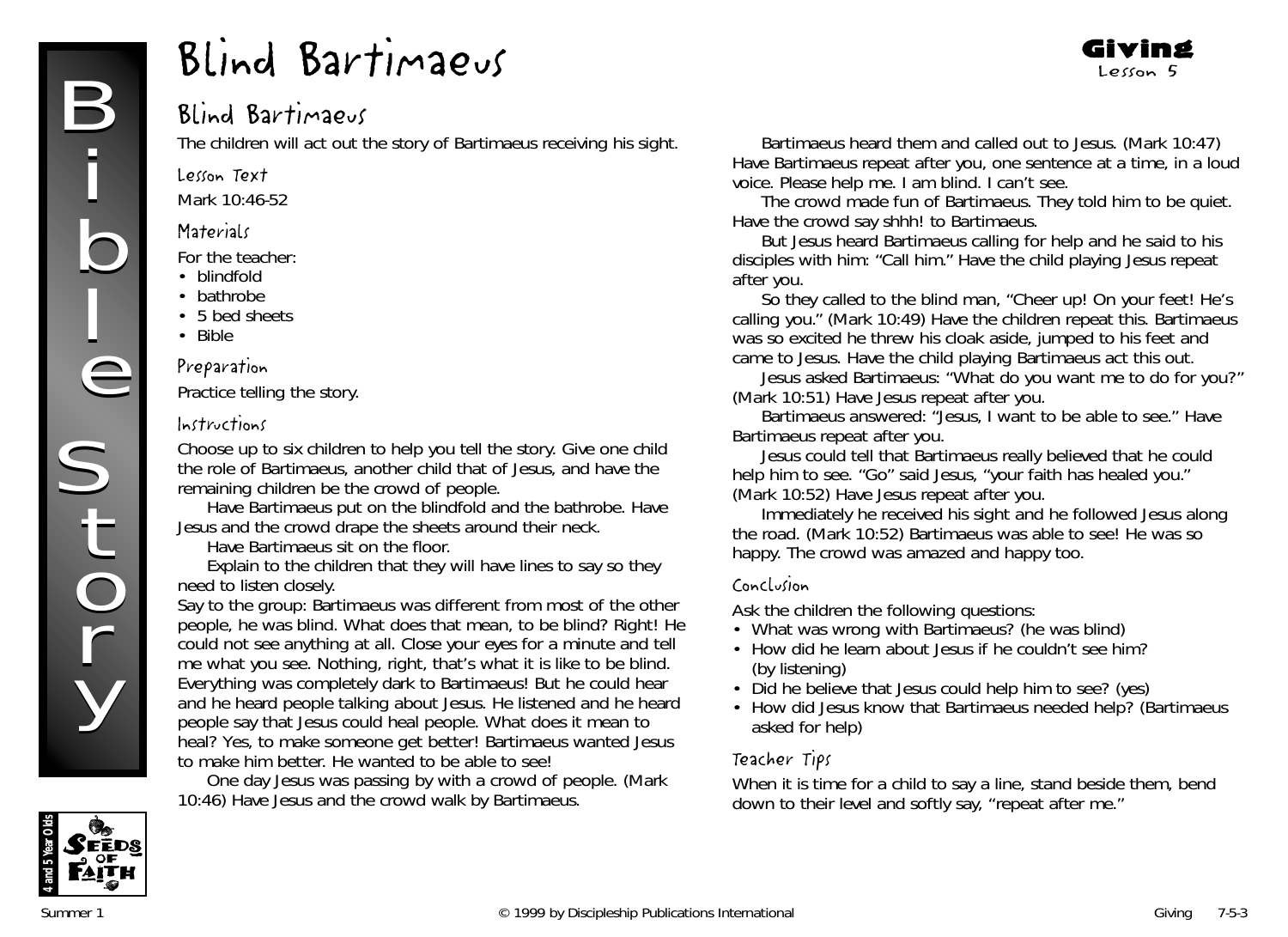





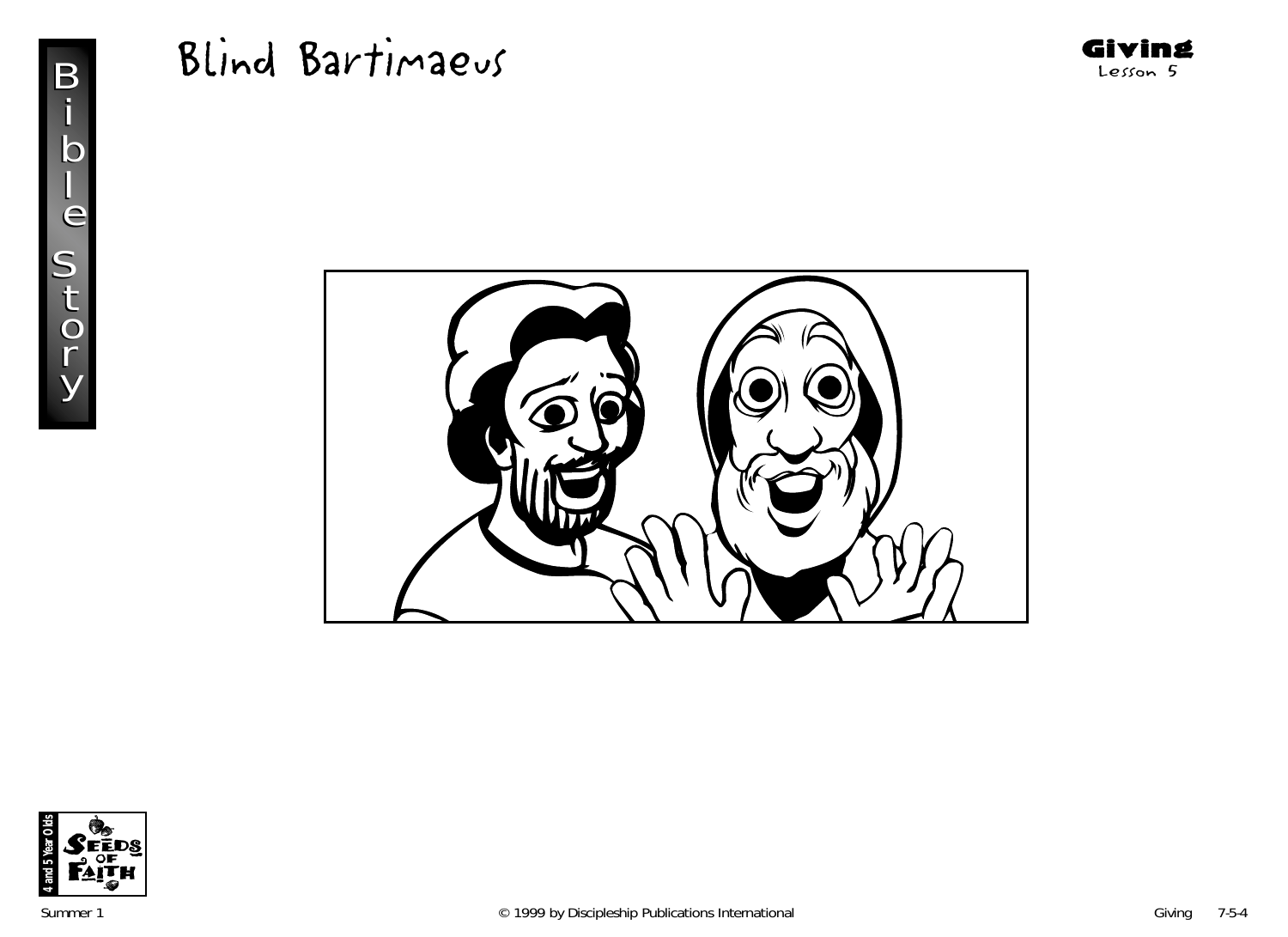## The Helping Game

The children will practice ways of helping people.

#### Scripture Memory Verse

This amazed everyone and they praised God, saying, "We have never seen anything like this!" *Mark 2: 12*

## **Materials**

*For the teacher:*

- 1 small box
- 5 index cards
- a tissue
- a blanket
- a fan
- a piece of fruit
- a small teddy bear or other stuffed animal

## Preparation

- 1. Write one of the following statements on each of the index cards: I'm hungry, I'm lonely, I have a runny nose, I'm cold, I'm hot.
- 2. Put the cards in the box.

## Instructions

- 1. Have the children sit in a circle.
- 2. Put the tissue, blanket, fan, fruit and teddy bear in the middle of the circle.
- 3. Ask a child to volunteer to be the friend and sit next to the items in the middle of the circle.
- 4. Pass the box to the first child in the circle and have her pull out a card.
- 5. Read the card to the child and have the "friend" choose the item from the middle of the circle that will help the other child.
- 6. Have the child say the memory verse before they leave the circle.
- 7. Have the children take turns until everyone has had a turn to play both roles.

## Scripture Memory Activity

During the game, be sure to have the child in the middle say the memory scripture after they select the item to help the other child.

Giving Lesson 5

## Conclusion

*Jesus helped Bartimaeus by healing him. We can't heal people but we can help them just like we did today. If someone is cold, we can give them a blanket. We can take care of each other.*

*God takes care of people and he uses us to help him. When we help people, it shows them that God loves them.*

*Let's pray that we can be great helpers so that people will want to know God.* 

Say a short prayer with the children.

## Teacher Tips

You can use colored cards or decorate them to make them more colorful.



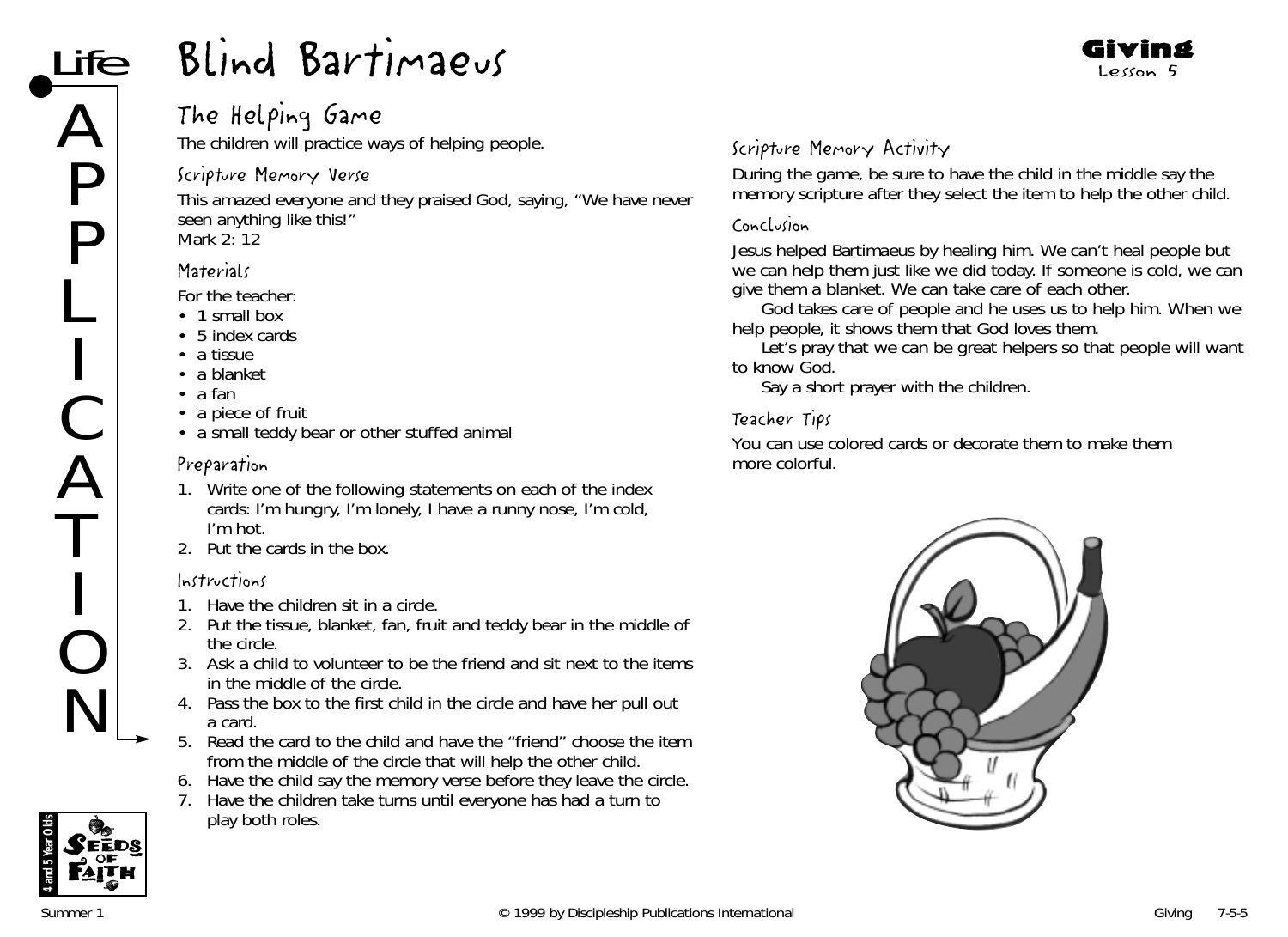





Giving Lesson 5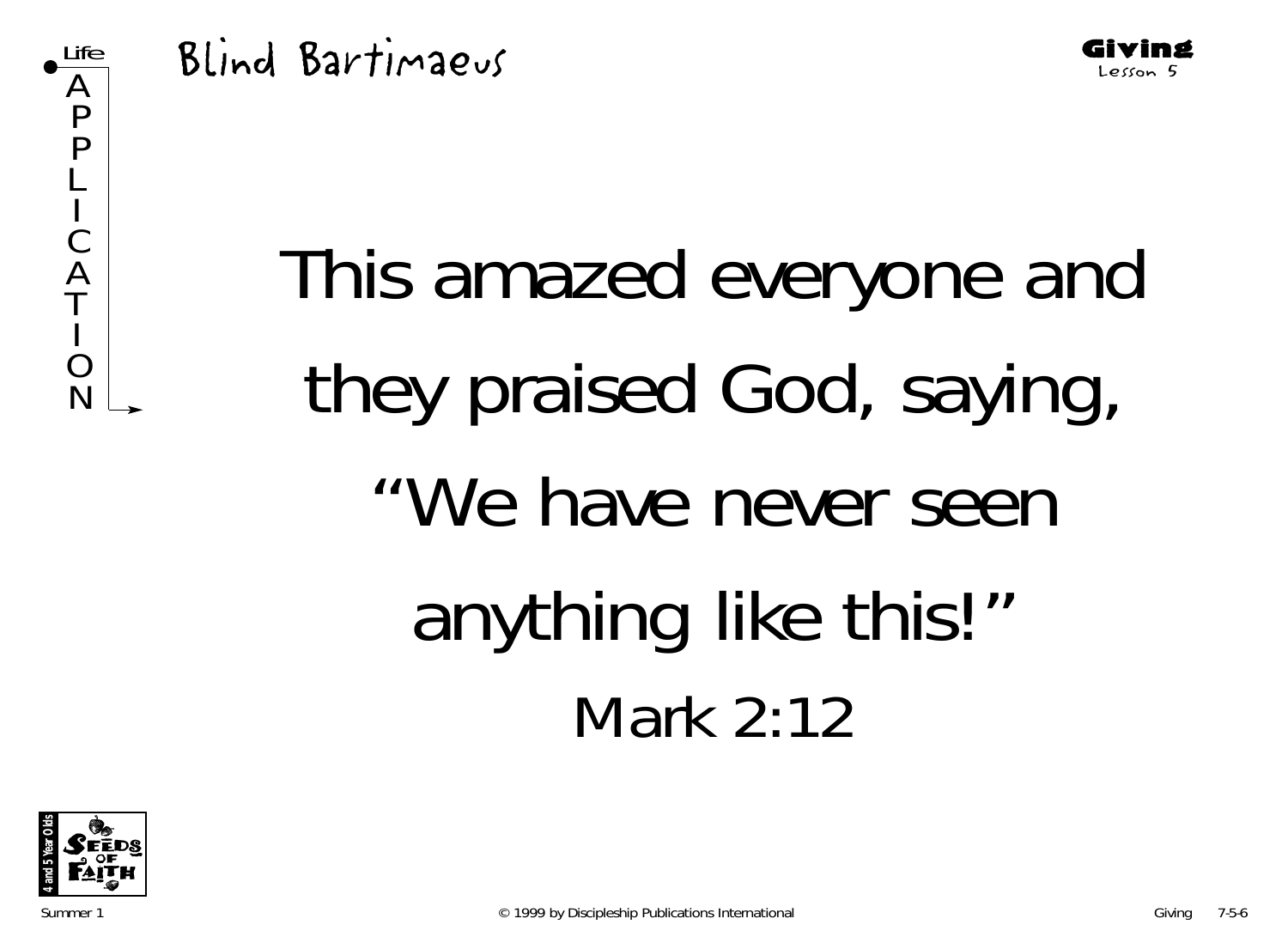

## I Can See

This craft will remind the children that Jesus healed Bartimaeus of blindness.

## **Materials**

*For each child:*

- 2 white paper plates
- crayons
- 1/2 sheet of newspaper
- jumbo craft stick
- glue stick

*For the teacher:*

- scissors
- utility knife
- poster board
- clear tape
- stapler
- ruler
- fine point permanent marker
- brown yarn

*Reproducible Pages:*

• Page A, 1 copy for each child

## Preparation

- 1. Prepare the eye hole stencil as follows:
	- A. Cut out the eye flap stencil from a copy of Reproducible Page A. IMPORTANT: Be sure to cut out the inside squares of the stencil using a utility knife.
	- B. Trace and cut out the eye flap stencil from poster board to make a firmer stencil.
- 2. Prepare a plate for each child as follows:
	- C. Using the eye flap stencil, trace and then cut the 3-sided eye flaps on the back of one of the paper plates. See Figure A.
	- D. Draw a pair of eyes in a closed position on the outside of the eye flaps. Draw a pair of thin eye brows over the closed eye flaps. See Figure B.
	- E. Cut out the pictures of the eyes from the copies of Reproducible Page A.



Giving Lesson 5

- G. Tape the picture of the eyes in place.
- 3. Cut three 8" pieces of yarn for each child.
- 4. Cut out the scripture text boxes from the copies of Reproducible Page A.
- 5. Make a model of the craft following the instructions.

### Instructions

- 1. *The Bible story today is about a blind man named Bartimaeus who was healed by Jesus.* Show the children the model of the craft and demonstrate how the seeing eyes are underneath. Ask the children when Bartimaeus is "blind" and when he can "see."
- 2. Have the children decorate their plate "faces" as follows:
	- A. Give each child a paper plate with the eyes prepared.
	- B. Have them draw a nose, mouth and ears on the plate.
	- C. Have them color in Bartimaeus' eyes and the face on the plates.
- 3. Attach the second plate as follows:
	- A. Give each child a plain paper plate and a piece of newspaper.
	- B. Have the children tear the newspaper into strips.
	- C. As they are tearing the newspaper, staple their two plates together halfway around leaving an opening on the bottom for them to stuff the newspaper inside. See Figure D.
	- D. Have the children crumple up the paper and stuff it between the two plates.
	- E. Give each child a jumbo craft stick to place in the hole at the bottom of their plates.
	- F. Staple the plates fully closed as shown in Figure E. NOTE: You can staple over the stick.
- 4. Have the children glue the yarn onto the plates as hair.
- 5. Give each child a scripture text box to glue onto the back of the plates.

## Conclusion

Tell the children that they can use this craft to tell their friends how Jesus helped Bartimaeus.



**4 and 5 Year Olds**

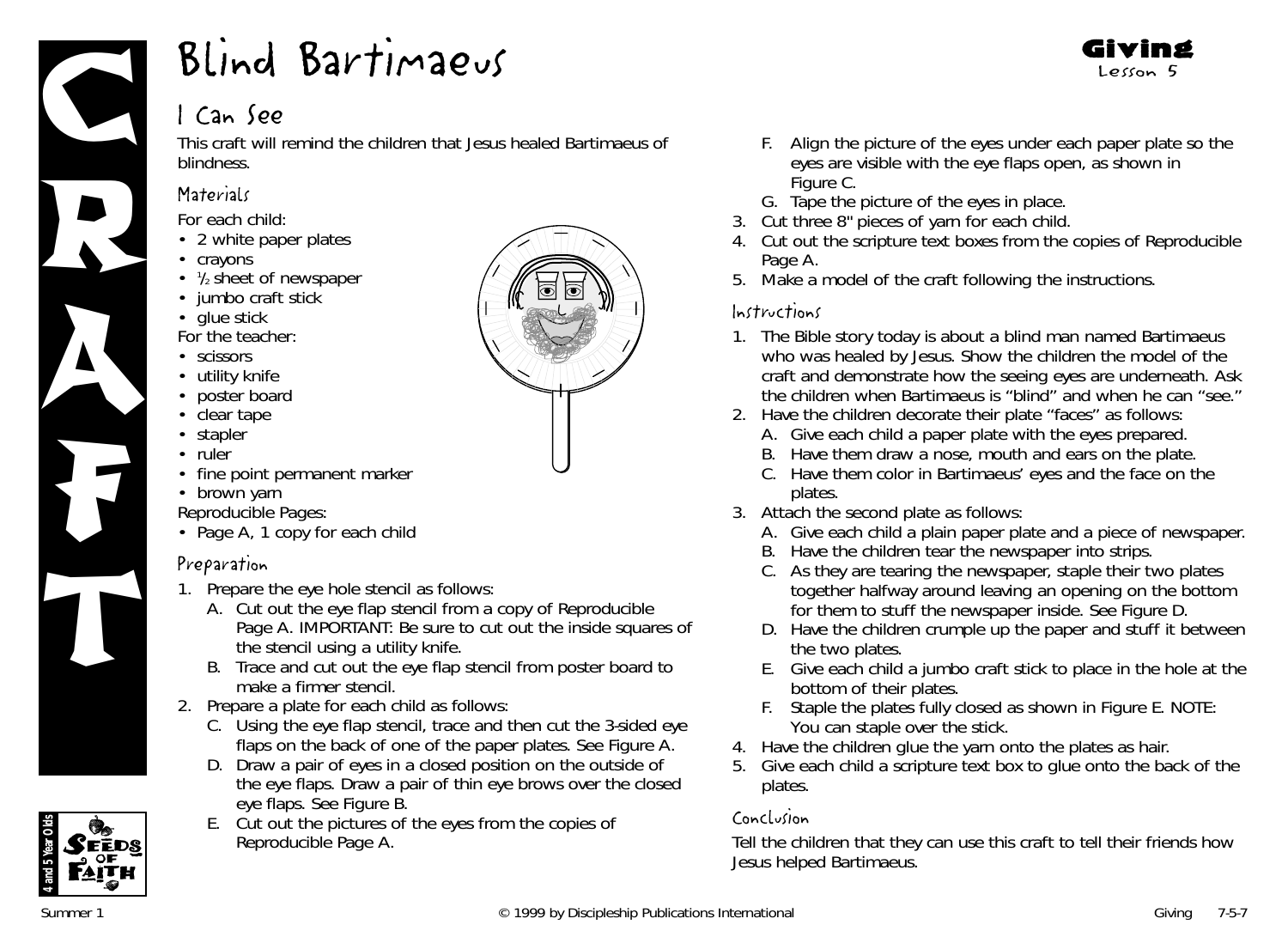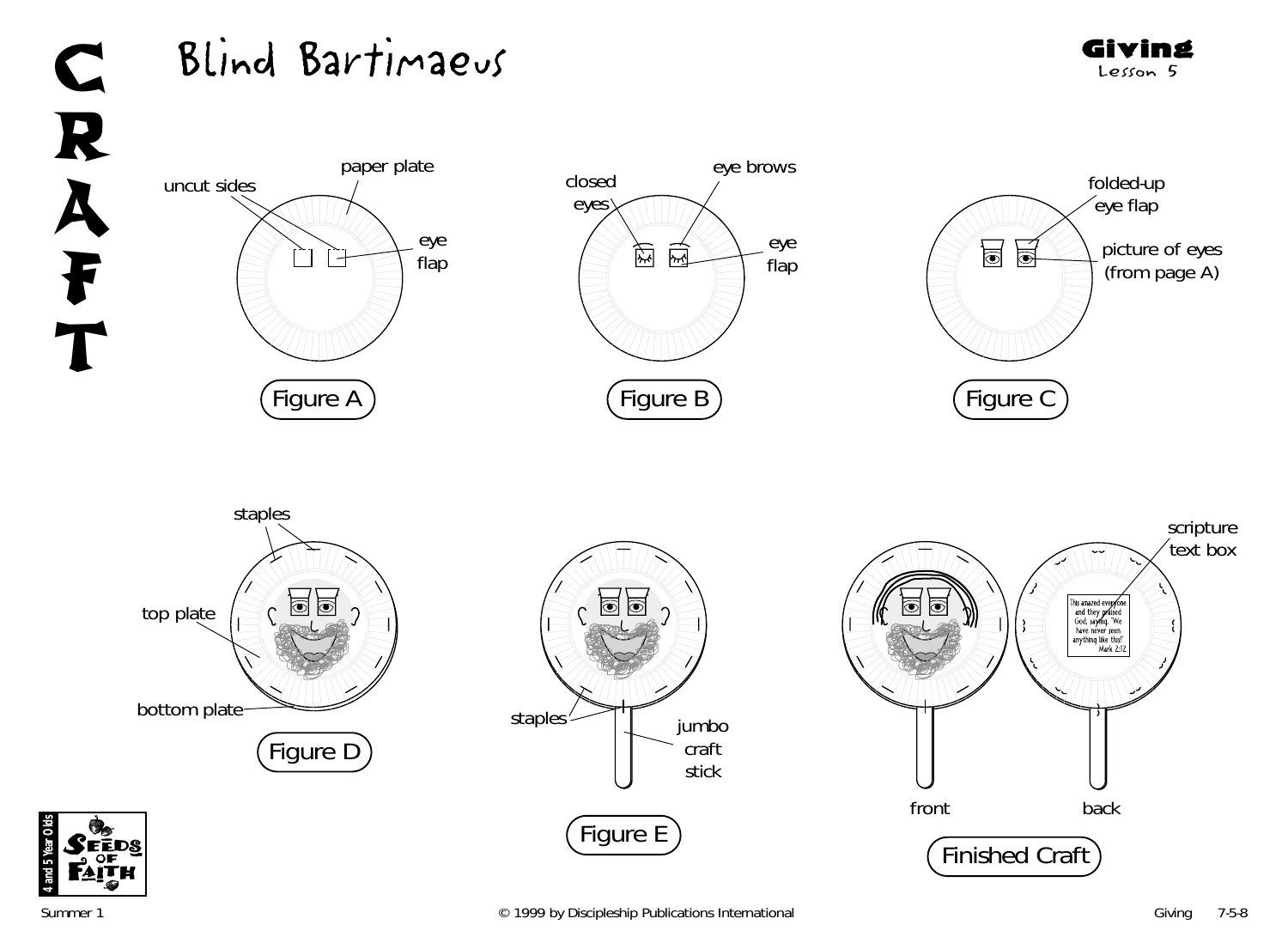

Pre class



## Lesson Objectives

- The children will identify Bartimaeus as the man healed from blindness.
- The children will experience what it might feel like to be blind.
- The children will pray to help others to 'see' God.

## Lesson Text

Mark 10:46-52

## Scripture Memory Verse

This amazed everyone and they praised God, saying, "We have never seen anything like this!"

*Mark 2:12*

## Let Me See

The children will experience what it might be like to be blind.

*For the teacher:*

**Materials** 

- Listening items (paper to tear, keys, a bell, a rattle, a musical instrument)
- Feeling items (cotton balls, marbles, nuts, popcorn, ball of yarn, etc.)
- 5 paper lunch bags
- 1 towel

## Preparation

- 1. Place each feeling item into a separate paper bag.
- 2. Hide the listening items under the towel. (Allow younger children to see the items before hiding them.)

### Instructions

- 1. To play the feeling game:
	- A. Have the children sit in a circle.
	- B. Pass one bag around the circle letting each child reach into the bag, feel the object inside and guess what it is without looking at it.
	- C. Do this with each of the bags.
- 2. To play the listening game:
	- A. Have all of the children turn around so that they are facing away from you and have them close their eyes.
	- B. Take an object out from under the towel and make a noise with it.
	- C. Place the object back under the towel.
	- D. Have the children guess what made the noise.

# Blind Bartimaeus

## Lesson Plan Greeting and Registration Preclass Activities: Let Me See Welcome and Singing Centers: Game: Blind Bart's Bluff Craft: Paper Bag Bart Life Application: The Helping Game NOTE: Be sure to allow sufficient time for a snack.

3. Ask the children: *How did we know what was in each bag*? (By feeling them, by touching them.) *That's right. We can touch and feel things to help us know what things are. How did we know what was making the different noises?* (by listening and hearing). *That's right. If we're not able to see, what parts of our body can we use to help us? Our hands and our ears can help us.*

Giving  $Lekon$  5

#### Conclusion

Tell the children: *Today we are going to learn about a man named Bartimaeus. He was blind. Does anybody know what that means? Right, that means he could not see. He used his ears and hands to 'see.' He used his ears to learn about Jesus. He couldn't see Jesus, but he could learn from him by listening.*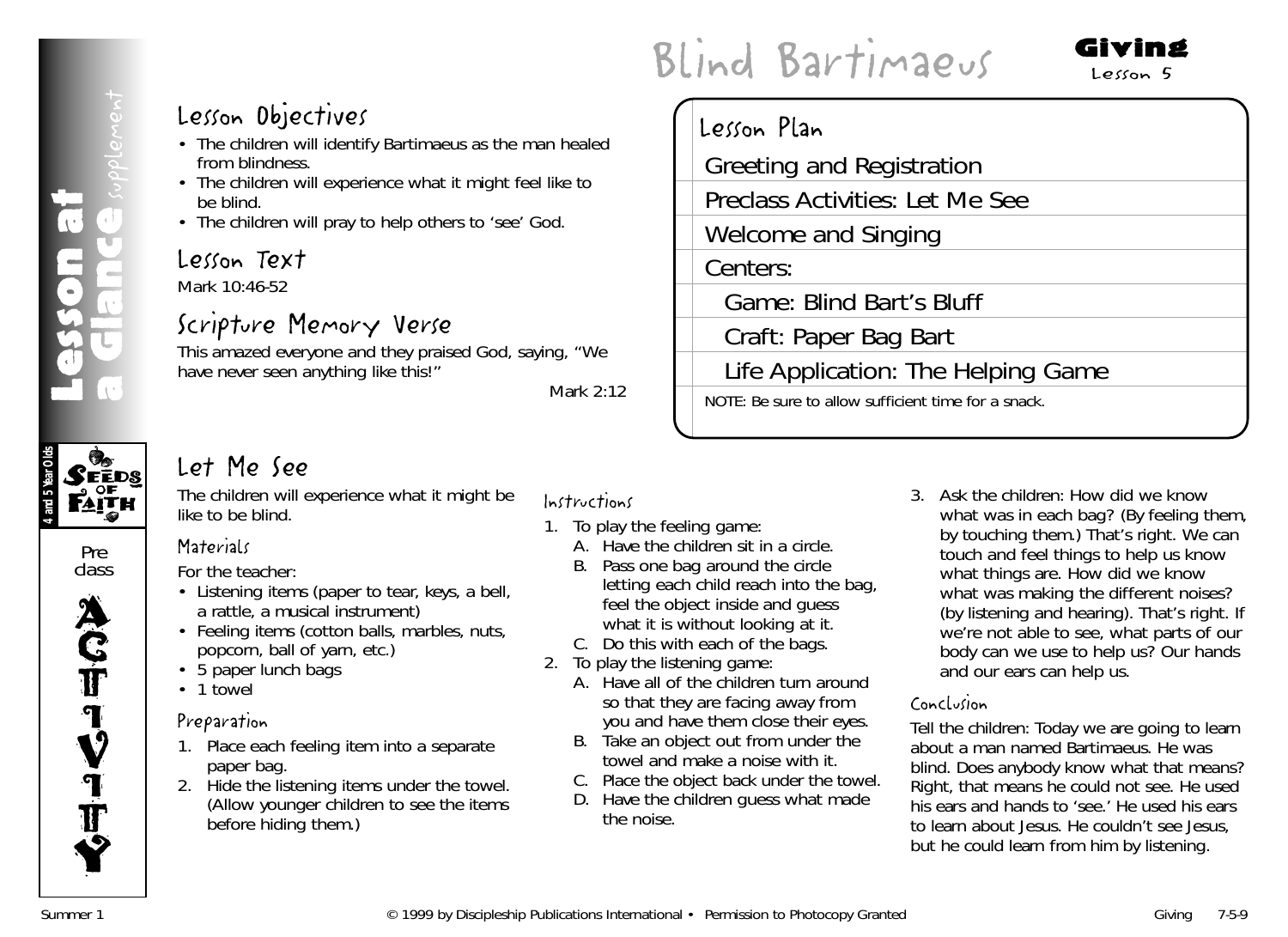# Blind Bartimaeus Giving





## Blind Bart's Bluff

Familiarize yourself with the game.

The children will play a game that will help them to understand what it is like to be blind.

## **Materials**



• blindfold

## Preparation



M

e

e



- 1. Ask for a volunteer for one child to be blindfolded.
- 2. Have the other children scatter around in the room and then stay in one spot.
- 3. Help lead the blindfolded child around the room to another child.
- 4. The blindfolded child then has to guess who the child is by asking a question and listening to their voice when they answer.
- 5. If they cannot tell who it is they can touch the person to see if they can tell by the length of their hair or the feel of their shirt.
- 6. Once the child guesses, choose another child to be blindfolded.

## Conclusion

Talk with the children about how Bartimaeus was blind but he used his other senses to help him to 'see.'

## Teacher Tips

- Some children may not want to be blindfolded. Have them shut their eyes or be your partner as you are blindfolded.
- If the child has difficulty guessing who the person is, help them with clues. This will allow enough time for the other children to have a turn.
- If no one volunteers to be blindfolded, put the blindfold on yourself or another teacher and demonstrate the game.





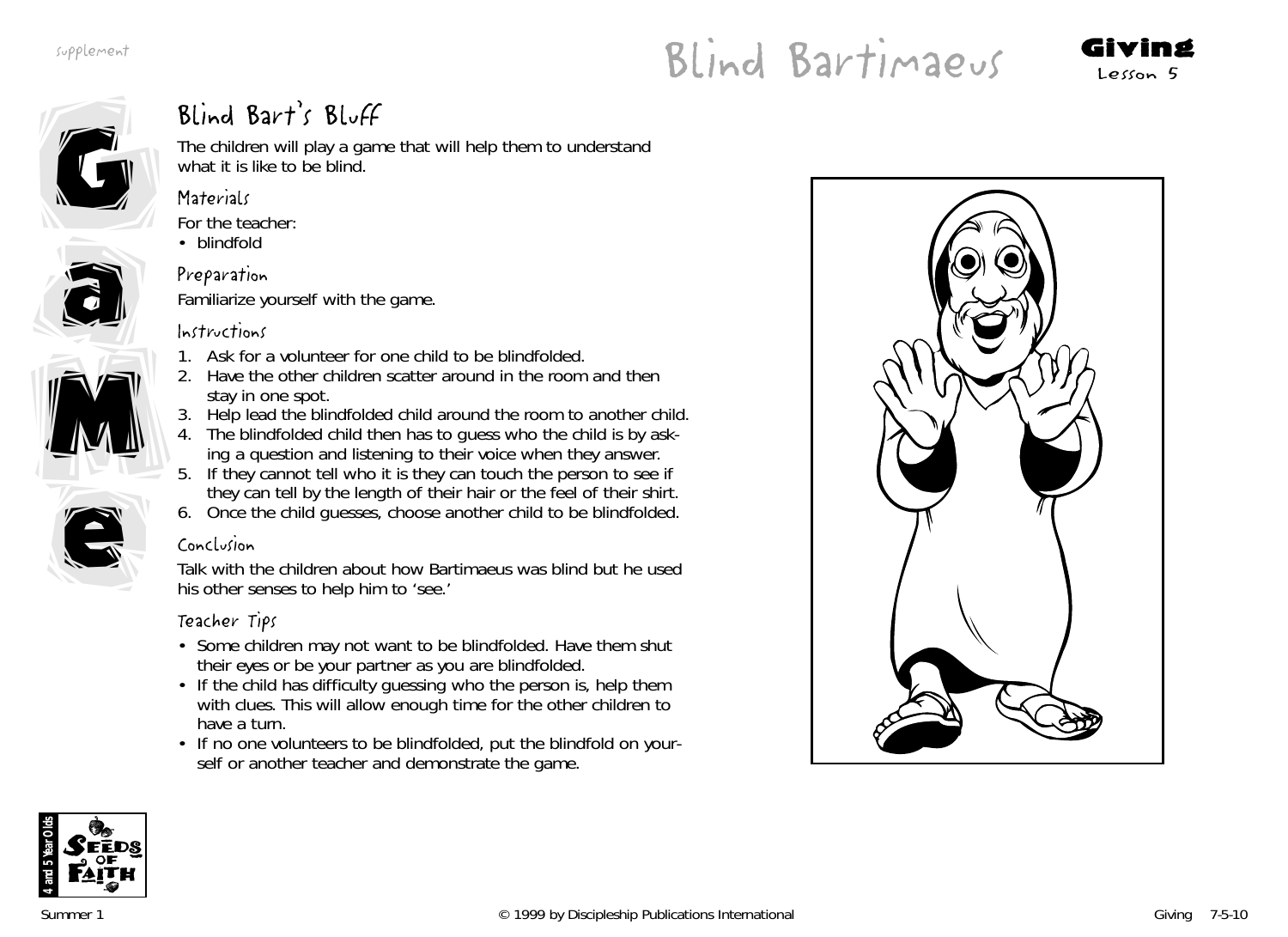

## Paper Baq Bart

The children will make masks from paper bags reminding them that Jesus healed Bartimaeus from his blindness.

## **Materials**

*For each child:*

- glue stick
- 1 brown paper grocery bag
- crayons or markers *For the teacher:*
- ruler
- scissors
- colored construction paper
- poster board
- black marker

*Reproducible Pages:*

• Page B, 1 copy for each child

## Preparation

- 1. Prepare a paper bag for each child as follows:
	- A. Cut a 6" x 31 /2" arm hole on each side of each bag as shown in Figure A.
	- B. Cut a 5" x 5" flap on the bottom side of the bag, as shown in Figure B, so that the flap opens and closes.
	- C. Using the marker, draw a pair of closed eyes on the outside of the flap. See Figure C.
- 2. Prepare the "hair" for each child as follows:
	- A. Cut six 5" x 1 /2" strips of construction paper.
	- B. Curl each of the strips of construction paper around the marker to make the hair curly.
- 3. Prepare the poster board for each child as follows:
	- A. Cut out the scripture text boxes from the copies of Reproducible Page B.
	- B. Cut out 8" x 3" pieces of poster board.
	- C. Glue the scripture text boxes onto the pieces of cut poster board.
- 4. Cut out a mouth and nose shape from construction paper for each child.
- 5. Make a model of the craft following the instructions.

#### Instructions

- 1. Show the children the model of the craft. *We are learning about a man who was healed by Jesus. Does anyone know his name? Yes, Bartimaeus. Do you know what was wrong with the man? Yes, he was blind, but Jesus healed him. Jesus helped him to see!* Demonstrate how the craft works by putting on the bag, and then flipping up the flap so you can see.
- 2. Have the children glue their poster board with the scripture to their bags as follows:
	- A. Give each child a bag and their poster board.
	- B. Have them open the flaps of their bags.

Blind Bartimaeus Giving Lesson 5

- C. Have them glue the poster board to the underside of the flap, as shown in Figure D.
- 3. Have the children decorate their bags as follows:
	- A. Give each child six strips of hair. Have them close the flaps of their bags.
	- B. Have them glue the hair to the top of the bag.
	- C. Have them glue a mouth and nose below the closed flap.
	- D. Have the children decorate their bags with markers or crayons.

### Conclusion

Talk with the children about Bartimaeus being blind. Point out that Jesus was giving to Bartimaeus. He loved him and gave him his sight.

### Teacher Tips

- Children may react differently to the idea of putting the bags over their heads. The feeling of not being able to see may scare some children, so don't force them to put on the bags.
- Some children may get overexcited. Help those children to remain calm as they try on their bags.



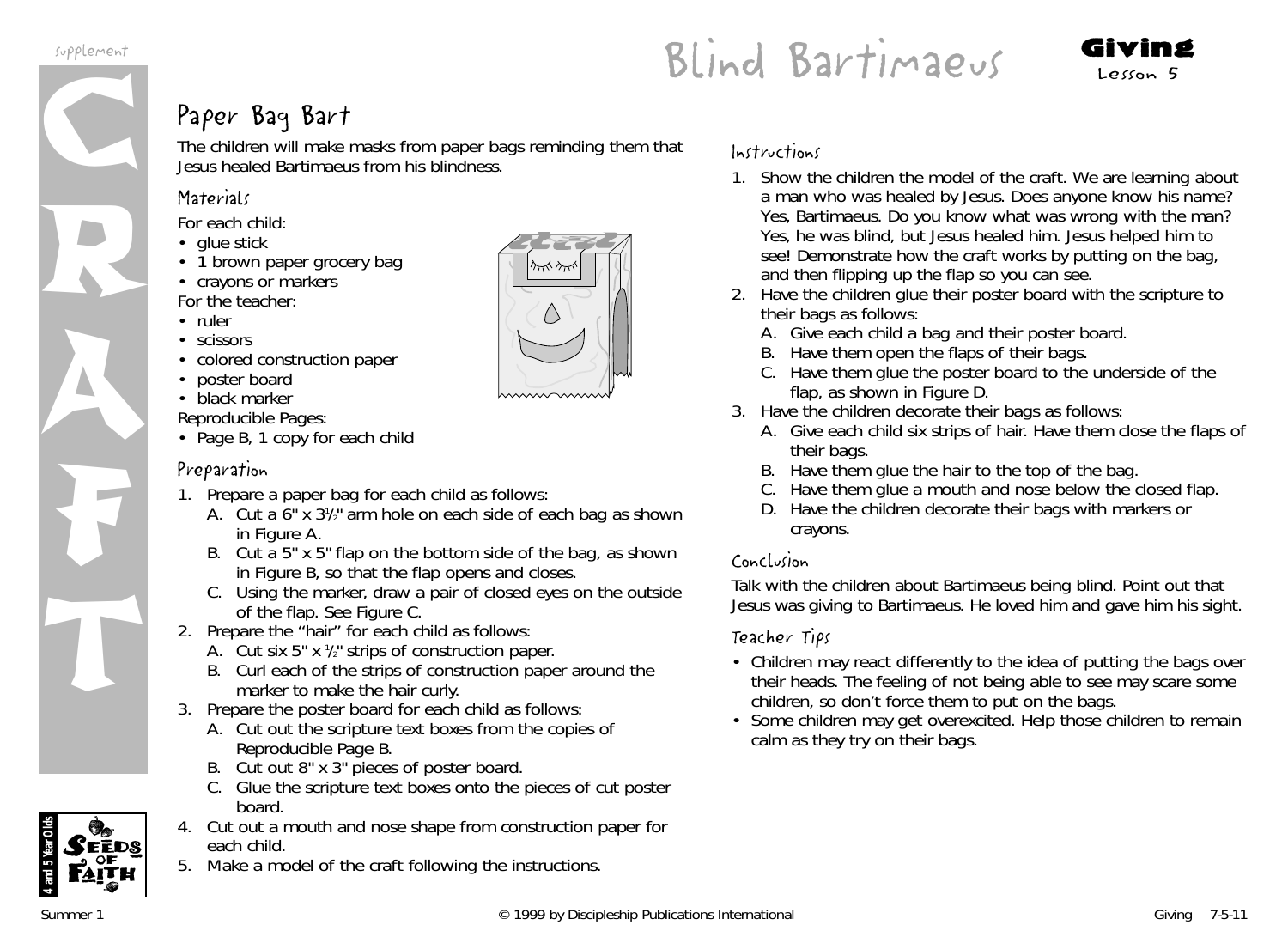

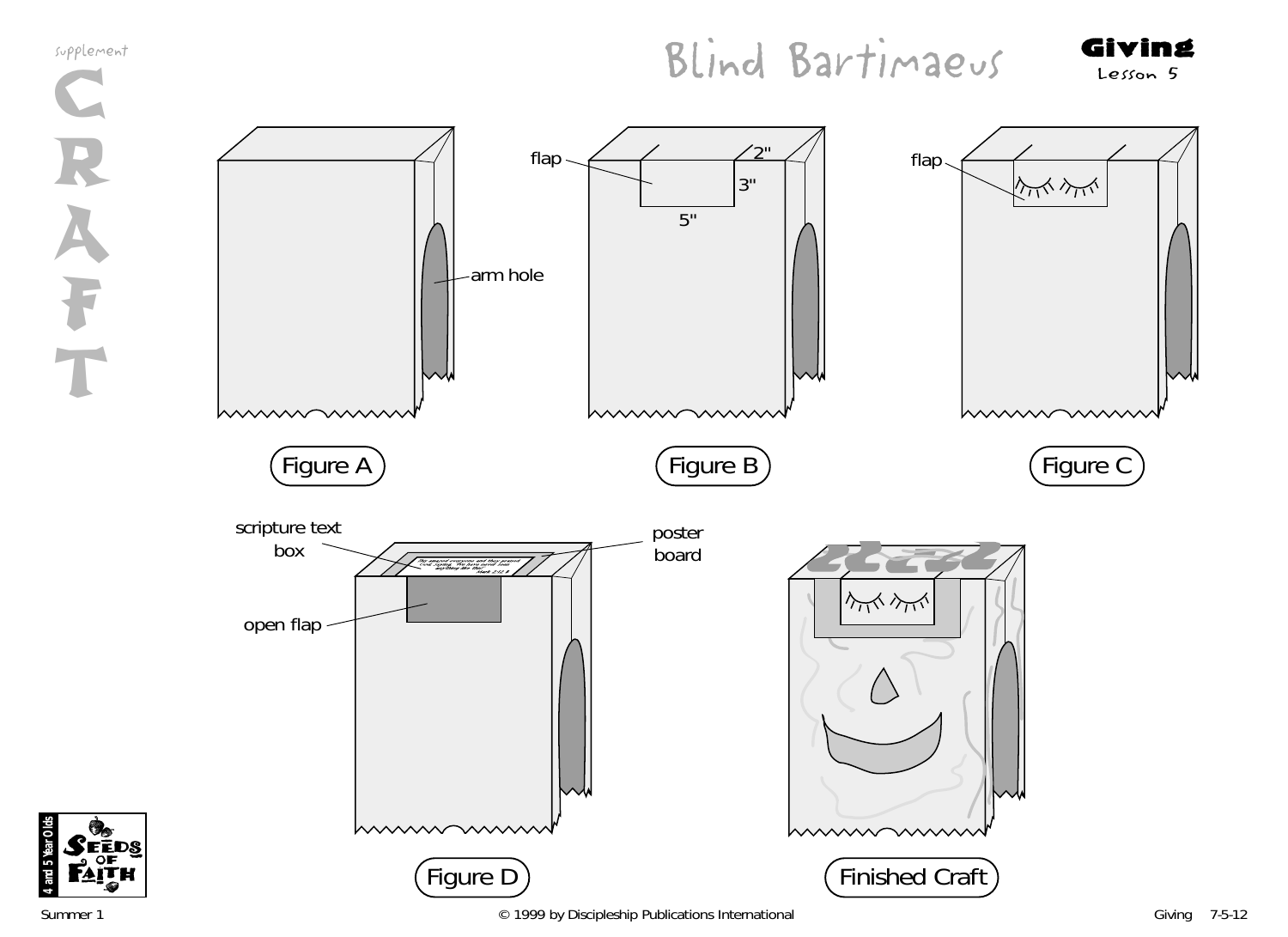$\boldsymbol{\mathcal{L}}$ 

P

P

L

I

C

 $\boldsymbol{\mathcal{L}}$ 

T

I

O

N



# $\overline{\text{TE}}$  The Helping Game

The children will practice ways of helping people.

## Scripture Memory Verse

This amazed everyone and they praised God, saying, "We have never seen anything like this!" *Mark 2:12*

## **Materials**

*For the teacher:*

- 1 small box
- 5 index cards
- a tissue
- a blanket
- a fan
- a piece of fruit
- a small teddy bear or other stuffed animal

## Preparation

- 1. Write one of the following statements on each of the index cards: I'm hungry, I'm lonely, I have a runny nose, I'm cold, I'm hot.
- 2. Put the cards in the box.

## Instructions

- 1. Have the children sit in a circle.
- 2. Put the tissue, blanket, fan, fruit and teddy bear in the middle of the circle.
- 3. Ask a child to volunteer to be the "friend" and sit next to the items in the middle of the circle.
- 4. Pass the box to the first child in the circle and have her pull out a card.
- 5. Read the card to the child and have the "friend" choose the item from the middle of the circle that will help the other child.
- 6. Have the child say the memory verse before they leave the circle.
- 7. Have the children take turns until everyone has had a turn to play both roles.

## Scripture Memory Activity

During the game, be sure to have the child in the middle say the memory scripture after they select the item to help the other child.

#### Conclusion

*Jesus helped Bartimaeus by healing him. We can't heal people but we can help them just like we did today. If someone is cold, we can give them a blanket. We can take care of each other.*

*God takes care of people and he uses us to help him. When we help people, it shows them that God loves them.*

*Let's pray that we can be great helpers so that people will want to know God.* 

Say a short prayer with the children.

## Teacher Tips

You can use colored cards or decorate them to make them more colorful.

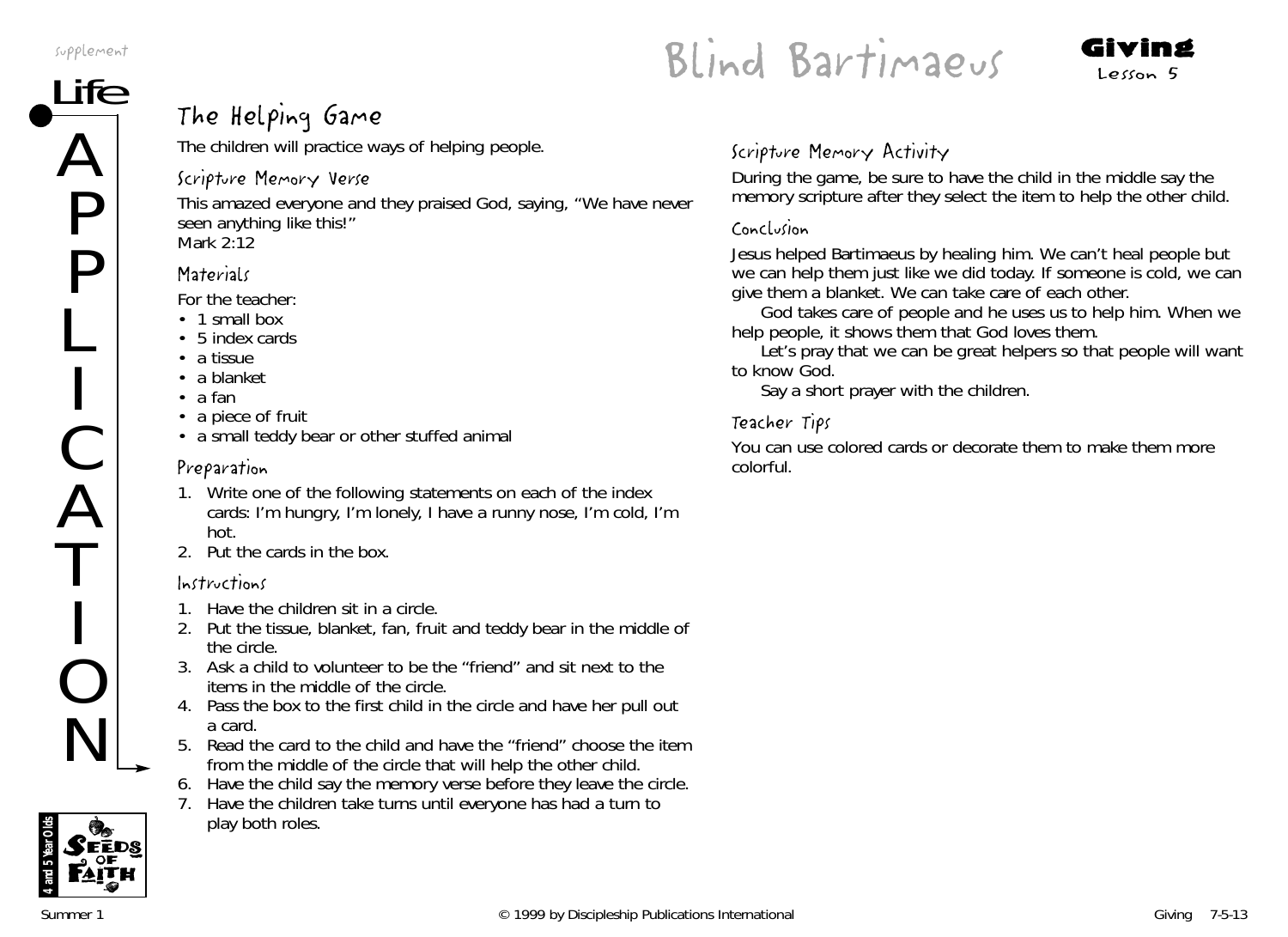$\boldsymbol{\mathsf{A}}$ P P L I C  $\boldsymbol{\mathsf{\rho}}$ T I  $\bf C$ N

Supplement<br>Life Giving Blind Bartimaeus Giving

# This amazed everyone and they praised God, saying, "We have never seen anything like this!" Mark 2:12

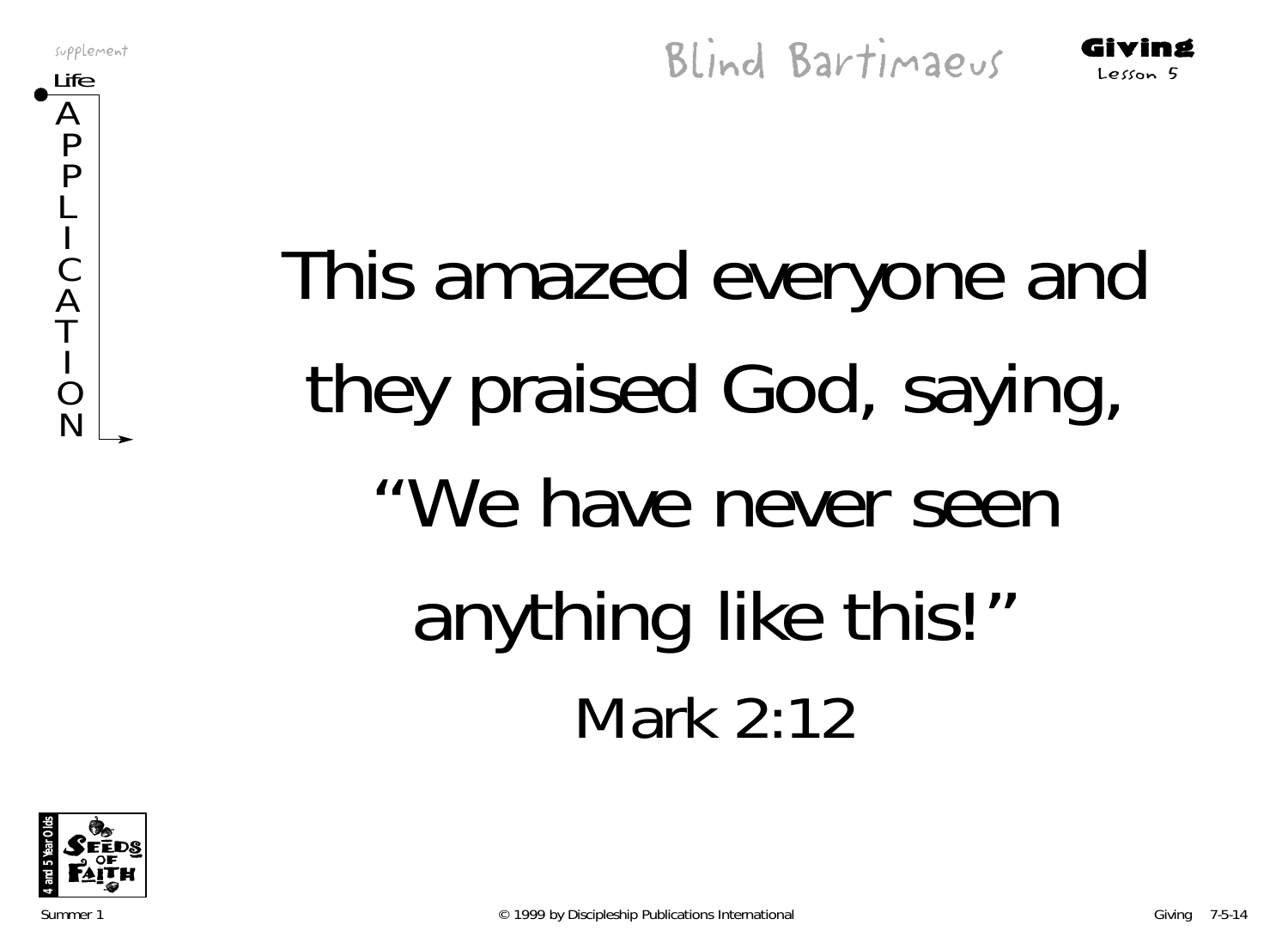Refer p **THE** ِ<br>مي ີ<br>ດ U  $\mathbb{G}% _{n}^{X}$ )<br>D t<br>D<br>D<br>C<br>D l e Page  $\sum_{\Delta}$ 

Core/Craft 1 copy for each child





eyes